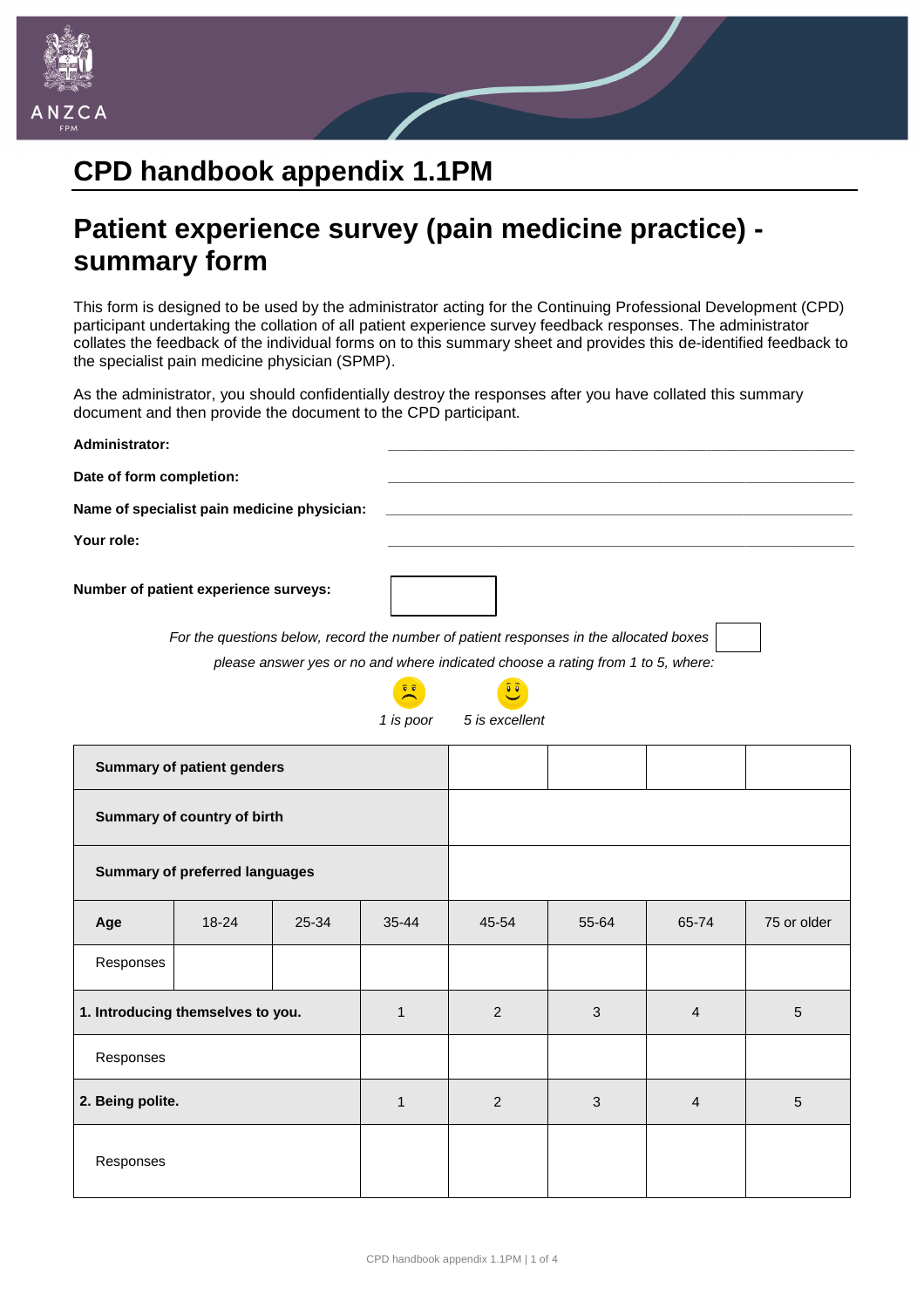| 3. Making you feel at ease (being<br>friendly, not cold or abrupt).                                       | $\mathbf{1}$ | 2              | $\ensuremath{\mathsf{3}}$ | $\overline{4}$ | $\sqrt{5}$     |
|-----------------------------------------------------------------------------------------------------------|--------------|----------------|---------------------------|----------------|----------------|
| Responses                                                                                                 |              |                |                           |                |                |
| <b>Comments</b>                                                                                           |              |                |                           |                |                |
|                                                                                                           |              |                |                           |                |                |
|                                                                                                           |              |                |                           |                |                |
| 4. Assessing your pain (understanding<br>your condition, asking/knowing<br>details about your situation). | $\mathbf{1}$ | 2              | $\ensuremath{\mathsf{3}}$ | $\overline{4}$ | $\sqrt{5}$     |
| Responses                                                                                                 |              |                |                           |                |                |
| <b>Comments</b>                                                                                           |              |                |                           |                |                |
|                                                                                                           |              |                |                           |                |                |
|                                                                                                           |              |                |                           |                |                |
| 5. Explaining the treatment to you                                                                        |              |                |                           |                |                |
| (explaining clearly, giving you<br>enough information, not being<br>vague).                               | $\mathbf{1}$ | $\overline{2}$ | $\ensuremath{\mathsf{3}}$ | $\overline{4}$ | $\sqrt{5}$     |
| Responses                                                                                                 |              |                |                           |                |                |
| <b>Comments</b>                                                                                           |              |                |                           |                |                |
|                                                                                                           |              |                |                           |                |                |
|                                                                                                           |              |                |                           |                |                |
| 6. Involving you in decisions about                                                                       |              |                |                           |                |                |
| your treatment encouraging (talking<br>with you; rather than 'lecturing<br>you').                         | $\mathbf{1}$ | 2              | $\mathbf{3}$              | $\overline{4}$ | $\overline{5}$ |
| Responses                                                                                                 |              |                |                           |                |                |
| <b>Comments</b>                                                                                           |              |                |                           |                |                |
|                                                                                                           |              |                |                           |                |                |
|                                                                                                           |              |                |                           |                |                |
|                                                                                                           |              |                |                           |                |                |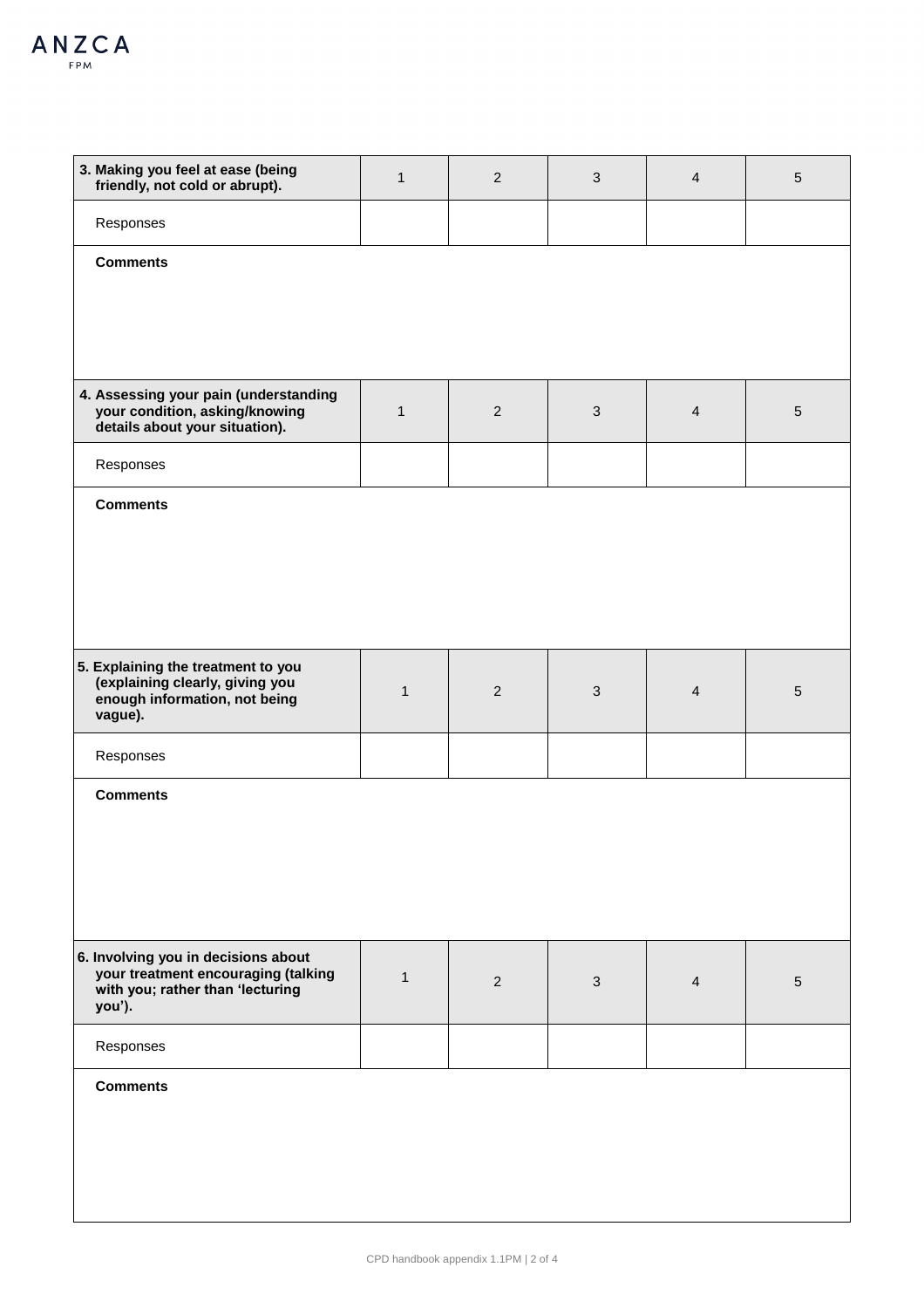

**11. If you had a positive experience, please tell us about it.**

**Comments**